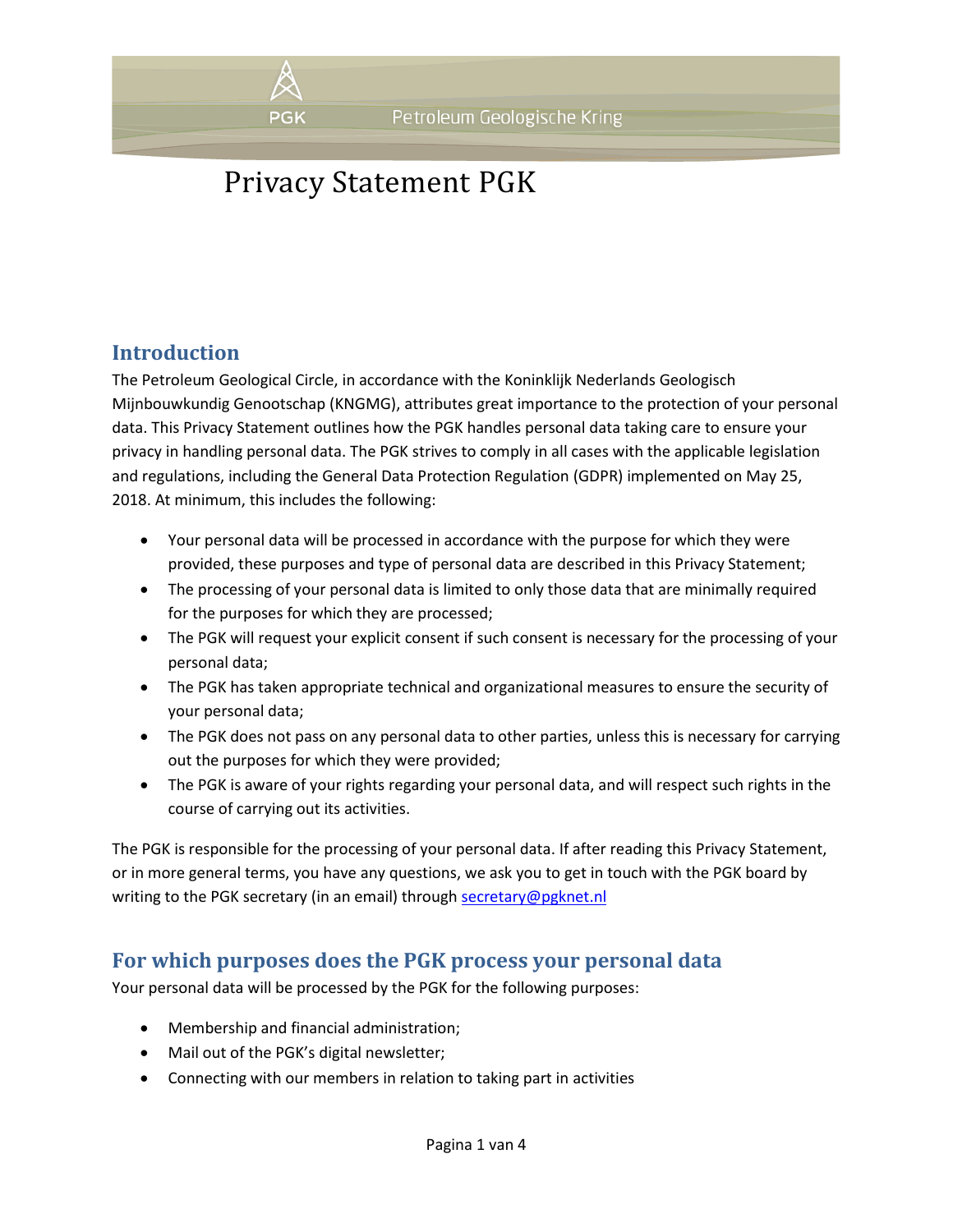

For these purposes, we may request the following personal data:

- Name and surname;
- Date of birth;
- Sex;
- Address;
- Phone number;
- E-mail address;
- Educational background (discipline, university, year of graduation).

For the financial administration, we may also require the following personal data (specifically for collecting annual membership fees):

- Bank account number (IBAN);
- Authorization for automatic annual membership fee collection ("automatische incasso").

The PGK does not ask for or require specific personal details like health status or religion.

#### **Analysis of personal data**

Annually the PGK carries out limited analysis of collected personal data for carrying out its normal activities, this may include:

- Mentioning / listing the total membership number and variations compared to previous years at monthly meetings, specifically the Annual General Meeting (AGM);
- General analysis in terms of membership growth / forecast that is not traceable to individual members;

#### **Website**

The PGK maintains a website with general information on its activities, a calendar of events, an archive of past monthly meetings and excursions, and photos. This is a means for our members to keep up to speed on activities and also a means of attracting new members. Since the website is accessible by the general public, we take care utmost care to protect your personal data. Should any personal information on a specific individual appear on our website for which no explicit consent has been given or which you would rather see removed, we ask you to get in touch directly with our webmaster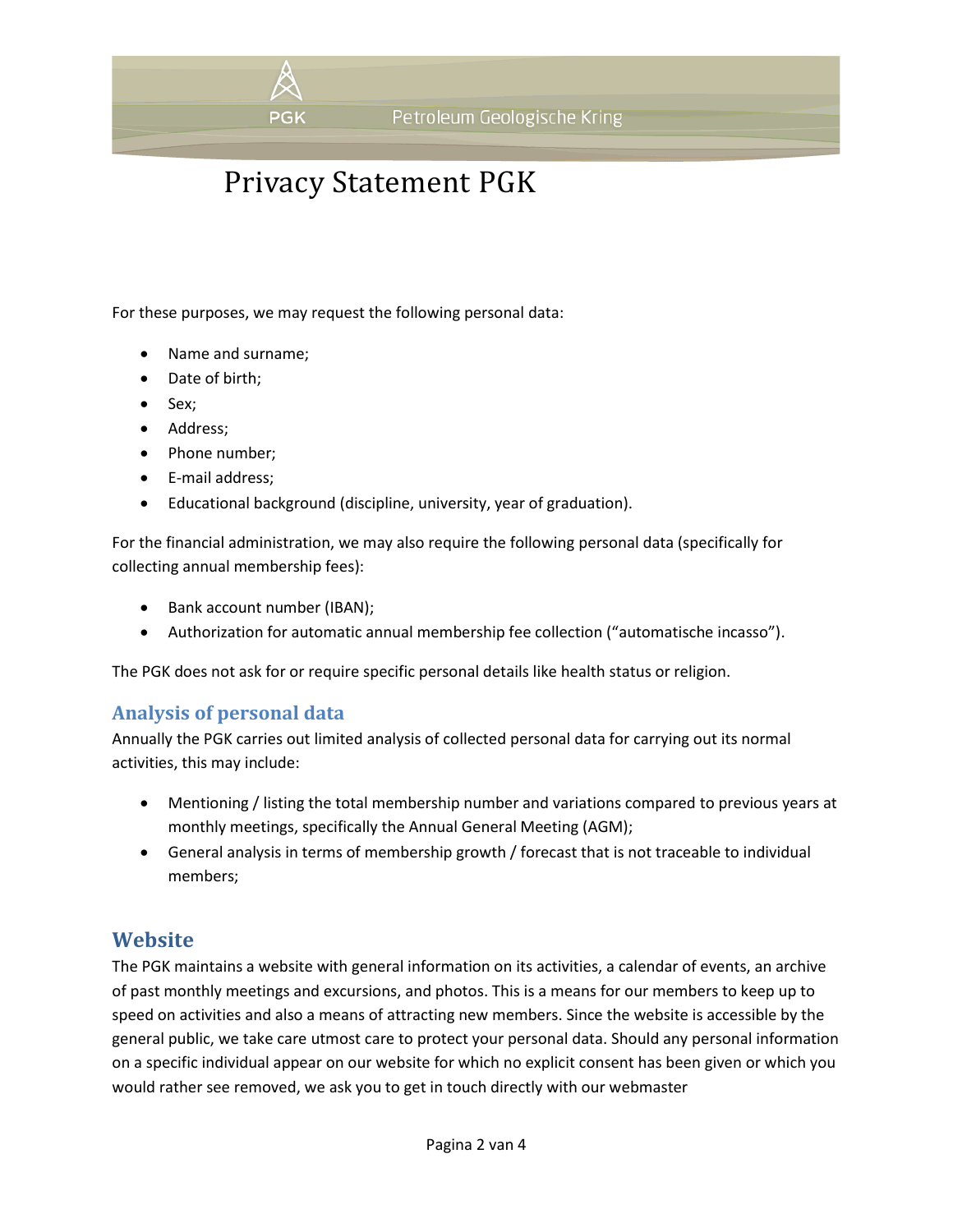

[\(webmaster@pgknet.nl\)](mailto:webmaster@pgknet.nl) and will ensure that such information be removed as soon as possible after the receipt of your request.

#### **Information and news**

The website lists an overview of the present and past PGK organisation including names of the volunteers that carry out board activities or other voluntary tasks. From the date of implementation of the GDPR, these volunteers have given consent for publicly sharing this information.

The PGK website does not contain any personal data like address, telephone numbers ad email addresses, unless the relevant person has given explicit consent for publicly sharing this information.

In the case of obituaries, these will only be published with the consent of the next of kin.

#### **Photos and other images**

From the date of implementation of the GDPR, the PGK will be very cautious about placing photographs on which people are recognizable in the picture. Speakers at events and recipients of awards will be asked for permission in advance. It is always possible for photographed persons to have a published photo removed in spite of consent given previously.

With respect to photos in our archive, for example photos of past events and excursions, any photos at which you are personally visible and which you would like to have removed, please contact our webmaster [\(webmaster@pgknet.nl\)](mailto:webmaster@pgknet.nl). We will ensure that such information be removed as soon as possible after the receipt of your request. For excursions after the date of implementation of the GDPR, specific consent for using photographic material for publications on our website will be requested from those members taking part in an excursion.

#### **Cookies**

During your visit to the website some information is collected about the hardware and software of your computer. This concerns your IP address, browser type, domain name and access time. This information is used to improve the website. This data is recorded by most websites and remains anonymous.

### **Storage Period**

The PGK does not keep any personal data longer than necessary for the purpose of running its normal activities or as required by any laws and regulations.